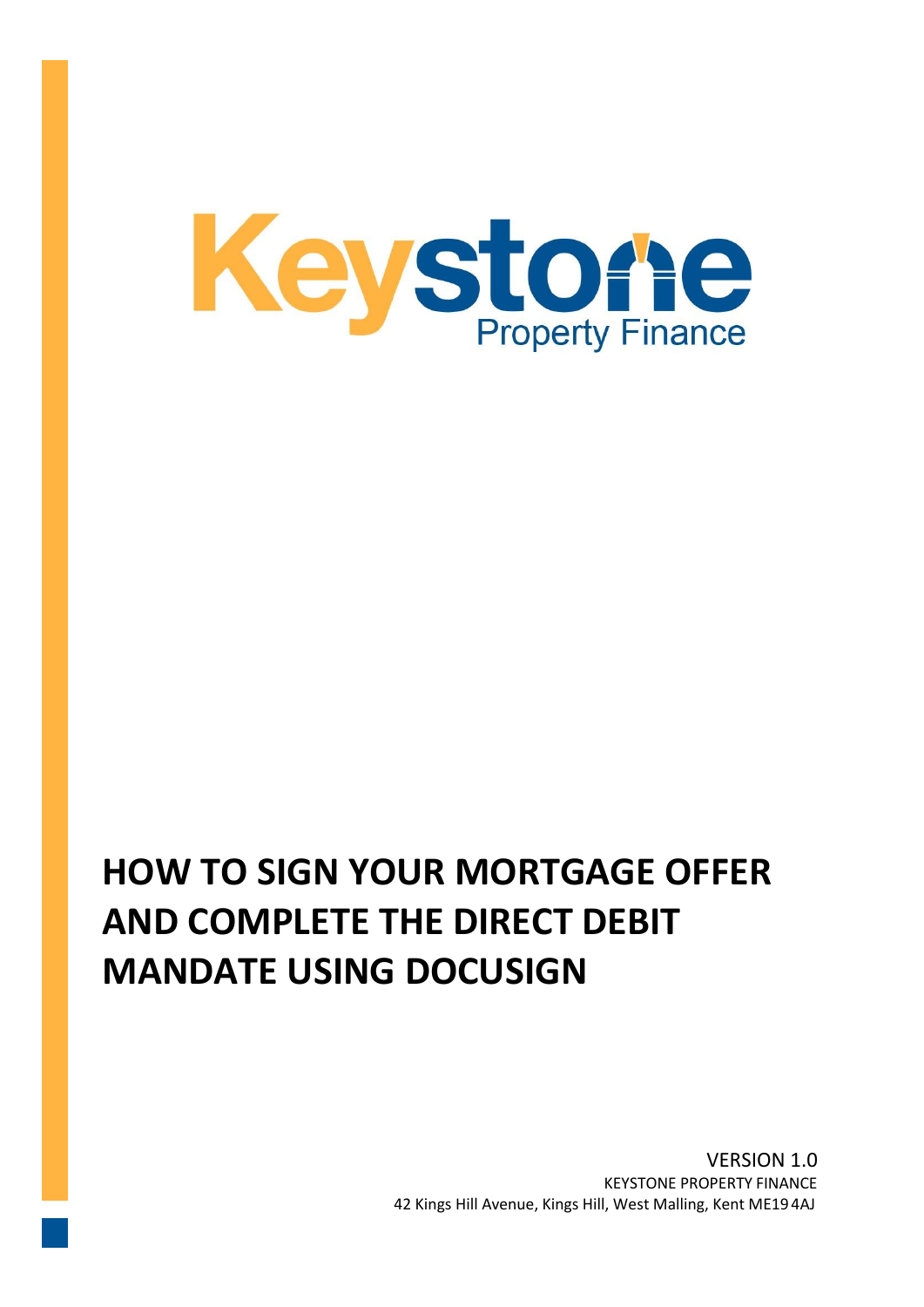Keystone Property Finance require the signature of the applicant(s) on the mortgage offer using DocuSign. We also require one applicant to complete and sign the Direct Debit Mandate. This handy how to guide has been created to help you sign and submit your mortgage offer and Direct Debit Mandate electronically.

Firstly, you will receive an email from DocuSign which will have been sent to you by Keystone Property Finance. Please see the example email below:

| Keystone                                                                                                                                                                                                        |
|-----------------------------------------------------------------------------------------------------------------------------------------------------------------------------------------------------------------|
|                                                                                                                                                                                                                 |
| Keystone Property Finance sent you a document to review and sign.                                                                                                                                               |
| <b>REVIEW DOCUMENTS</b>                                                                                                                                                                                         |
| Please review, complete and sign the Mortgage Offer documentation where indicated.<br>A 'How to sign your Mortgage Offer and Complete the Direct Debit Mandate using<br>DocuSign' guide has also been included. |
| If you have any queries in relation to the Mortgage Offer or associated documentation,<br>please liaise with your solicitor or Independent Financial Advisor.                                                   |
| Regards                                                                                                                                                                                                         |
| Keystone Property Finance                                                                                                                                                                                       |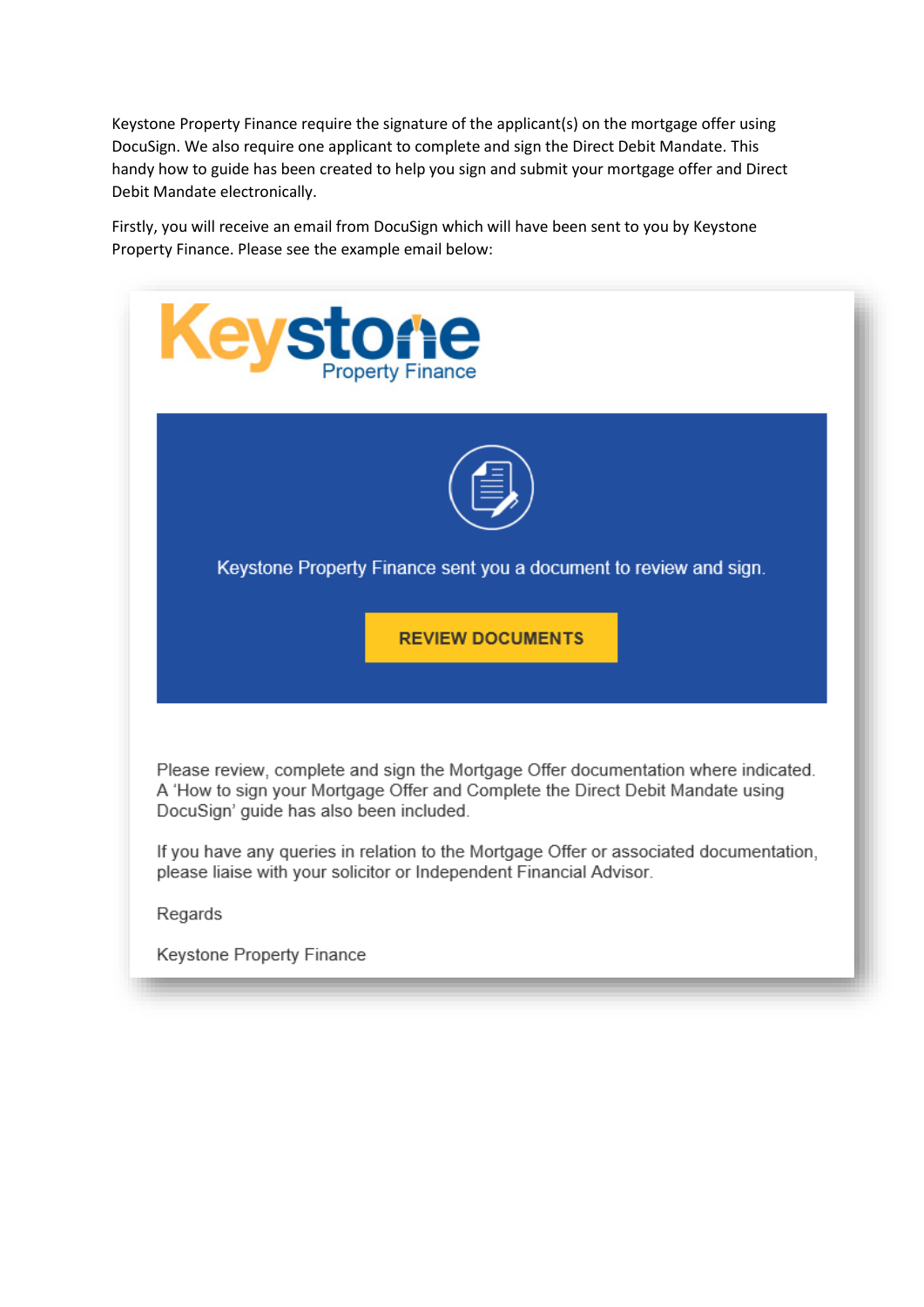To review and sign your Mortgage Offer, you will need to click on the orange button "Review Documents" (as shown below):



You will then be presented with the following:

|                           | <b>Security Requests from Sender</b>                                                                                                         |
|---------------------------|----------------------------------------------------------------------------------------------------------------------------------------------|
|                           | <b>Keystone Property Finance</b><br><b>Keystone Property Finance</b>                                                                         |
| <b>SMS Authentication</b> |                                                                                                                                              |
|                           | In order to access this document, you need to confirm your identity using your mobile phone.                                                 |
|                           | 1. Choose a phone number below and click the "Send SMS" button to receive a text message.<br>2. Enter the access code on the following page. |
|                           | Authenticating Signer Name:                                                                                                                  |
|                           | Please select a phone that can receive text messages so you can authenticate:                                                                |
|                           | $\odot$ +4478                                                                                                                                |
|                           | <b>SEND SMS</b><br><b>CANCEL</b>                                                                                                             |
|                           | If you do not have access to your mobile phone at this time, click "Cancel" and try again when you have access.                              |

To agree click on send SMS

You will receive an SMS with a code that will need to be entered into the SMS Authentication verification box, as shown in the example below:

|                           | <b>Keystone Property Finance</b>                                                            |               |  |
|---------------------------|---------------------------------------------------------------------------------------------|---------------|--|
|                           | <b>Keystone Property Finance</b>                                                            |               |  |
| <b>SMS Authentication</b> |                                                                                             |               |  |
|                           | SMS messages sent to your mobile phone. You should receive it momentarily.                  |               |  |
|                           | Enter the code you received in the SMS message in the field below and press "Confirm Code". |               |  |
|                           | <b>CONFIRM CODE</b>                                                                         | <b>CANCEL</b> |  |

Once you have clicked the confirm code button the document will open.

Click on the continue button that appears the on blue banner across the page.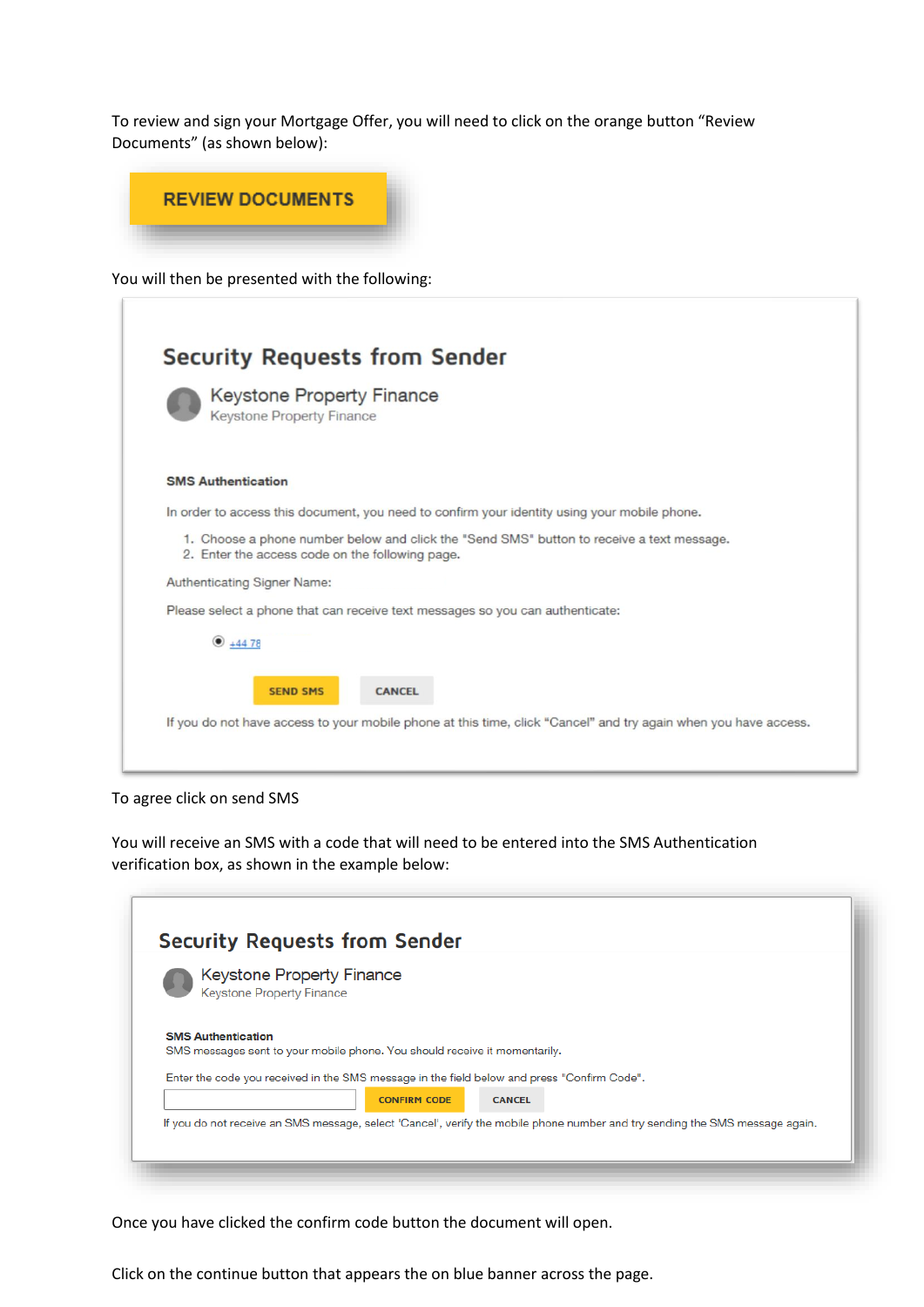| Please review the documents below. | <b>ONTINUE</b> |
|------------------------------------|----------------|
|                                    |                |

By clicking on the start tab this will then open the documents for you to review. You can move through the pages by clicking on the next tab or by scrolling though the documents.



Once reviewed click the finish button on the blue banner across the top of the screen



This will take you directly to the signature field within the mortgage offer for you to complete. You will need to click on 'Sign', as shown in the example below:

|             | Acceptance of Offer<br>I/We understand that if the mortgage is, either in whole or in part, held on an interest only basis I/we will only be paying off<br>the interest and the original amount borrowed on that basis will still be outstanding at the end of the mortgage term. I/We                                                                                                                                                                                                                                                                                                                                                                                                                                                                                                                                                                                                                                   |
|-------------|--------------------------------------------------------------------------------------------------------------------------------------------------------------------------------------------------------------------------------------------------------------------------------------------------------------------------------------------------------------------------------------------------------------------------------------------------------------------------------------------------------------------------------------------------------------------------------------------------------------------------------------------------------------------------------------------------------------------------------------------------------------------------------------------------------------------------------------------------------------------------------------------------------------------------|
|             | understand that my/our mortgage payments do not include the costs of any savings plan or other investment I/we may have<br>arranged to build up a lump sum to repay the amount borrowed. I/We understand that it is important to check reqularly that<br>my/our savings plan or other investment is on track to repay this mortgage at the end of the term. I/We understand that this<br>offer has an expiry date and I/we understand and agree that I/we will complete the mortgage transaction on or before the<br>expiry date. I/we understand that Keystone Property Finance Limited is not obliged to extend or renew this offer if I/we have<br>not completed the mortgage transaction before the expiry date. I/We understand that Keystone Property Finance Limited<br>may also withdraw the Offer after I/we have accepted it but before completion in the circumstances set out in the Mortgage<br>Conditions. |
|             | I/We understand that my/our property may be repossessed if I/we do not keep up repayments on my/our mortgage. I/We<br>acknowledge receipt of, and accept, the current edition of the Mortgage Conditions and the Offer dated . I/We confirm that<br>I/we have read and understood all the ten Required - Sign Here <sup>1</sup> therein and agree to be bound by them.                                                                                                                                                                                                                                                                                                                                                                                                                                                                                                                                                   |
|             | bffer liwe confirm all of the items set out in the sections above.<br>By signing this declaration and acceptand<br><b>Slan</b>                                                                                                                                                                                                                                                                                                                                                                                                                                                                                                                                                                                                                                                                                                                                                                                           |
| <b>SIGN</b> | <b>Business</b>                                                                                                                                                                                                                                                                                                                                                                                                                                                                                                                                                                                                                                                                                                                                                                                                                                                                                                          |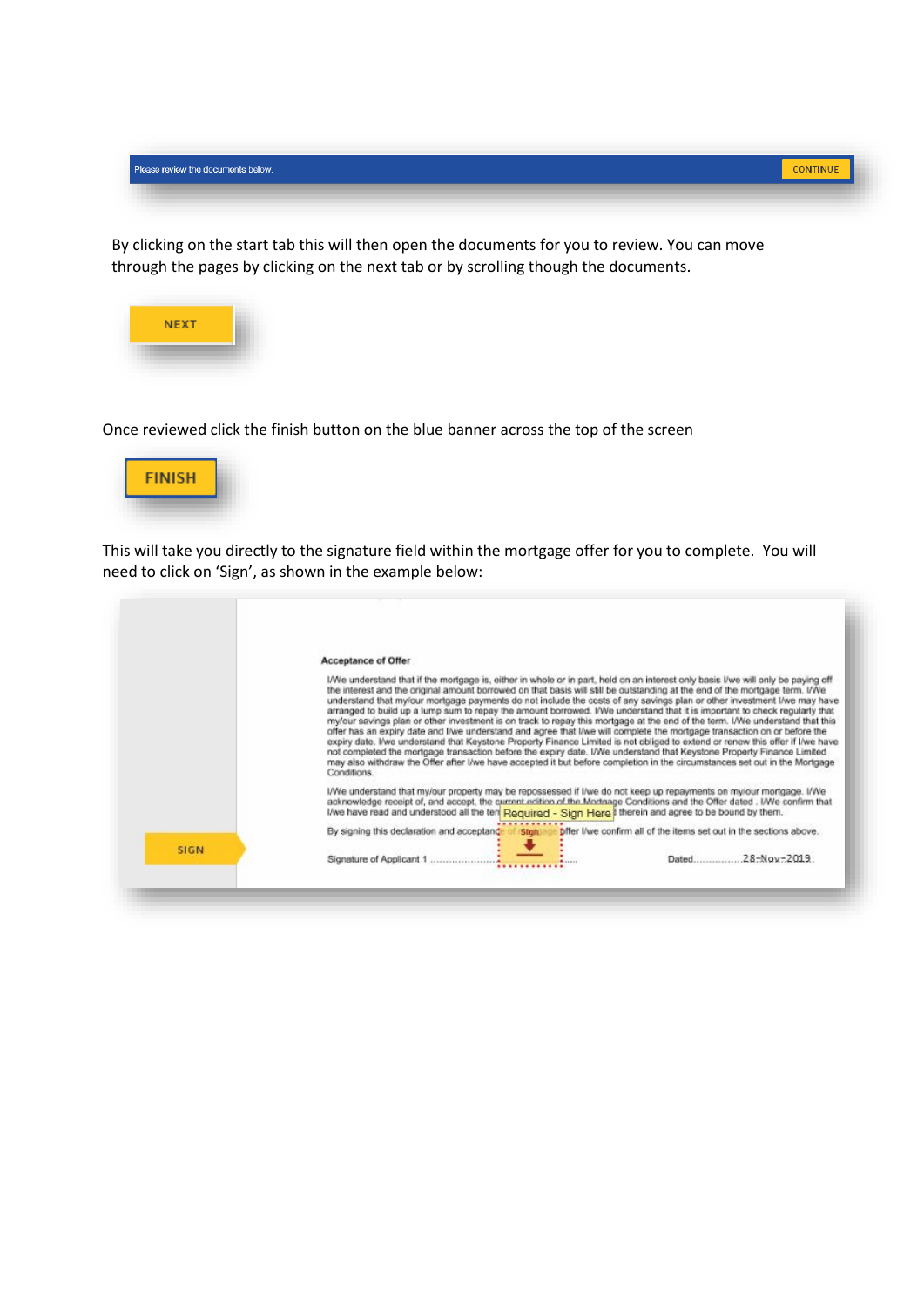You can type in your signature by simply typing your name and initials *into the boxes entitled "Full Name" and "Initials" and click adopt and sign.* 

| Confirm your name, initials, and signature. |              |
|---------------------------------------------|--------------|
| * Required                                  |              |
| Full Name*                                  | Initials*    |
| <b>Test Applicant</b>                       | TA           |
| DocuSigned by:<br><b>DS</b>                 | Change Style |
| PREVIEW<br>aut<br>6553F8F16F284DB           |              |

Or if you would prefer to can draw your signature onto the mortgage offer by selecting draw *and click adopt and sign. (Please note that you will have to type your name into the boxes entitled "Full Name" and "Initials")*:

|                       | Adopt Your Signature                        |                                                                                                                                                                                                                                                                                                      |       |
|-----------------------|---------------------------------------------|------------------------------------------------------------------------------------------------------------------------------------------------------------------------------------------------------------------------------------------------------------------------------------------------------|-------|
|                       | Confirm your name, initials, and signature. |                                                                                                                                                                                                                                                                                                      |       |
| * Required            |                                             |                                                                                                                                                                                                                                                                                                      |       |
| Full Name*            |                                             | Initials*                                                                                                                                                                                                                                                                                            |       |
| <b>Test Applicant</b> |                                             | TA                                                                                                                                                                                                                                                                                                   |       |
| SELECT STYLE          | <b>DRAW</b>                                 |                                                                                                                                                                                                                                                                                                      |       |
| DRAW YOUR SIGNATURE   |                                             |                                                                                                                                                                                                                                                                                                      | Clear |
|                       |                                             | By selecting Adopt and Sign, I agree that the signature and initials will be the electronic representation of my signature and initials for all purposes when I (or<br>my agent) use them on documents, including legally binding contracts - just the same as a pen-and-paper signature or initial. |       |
|                       | <b>ADOPT AND SIGN</b><br>CANCEL             |                                                                                                                                                                                                                                                                                                      |       |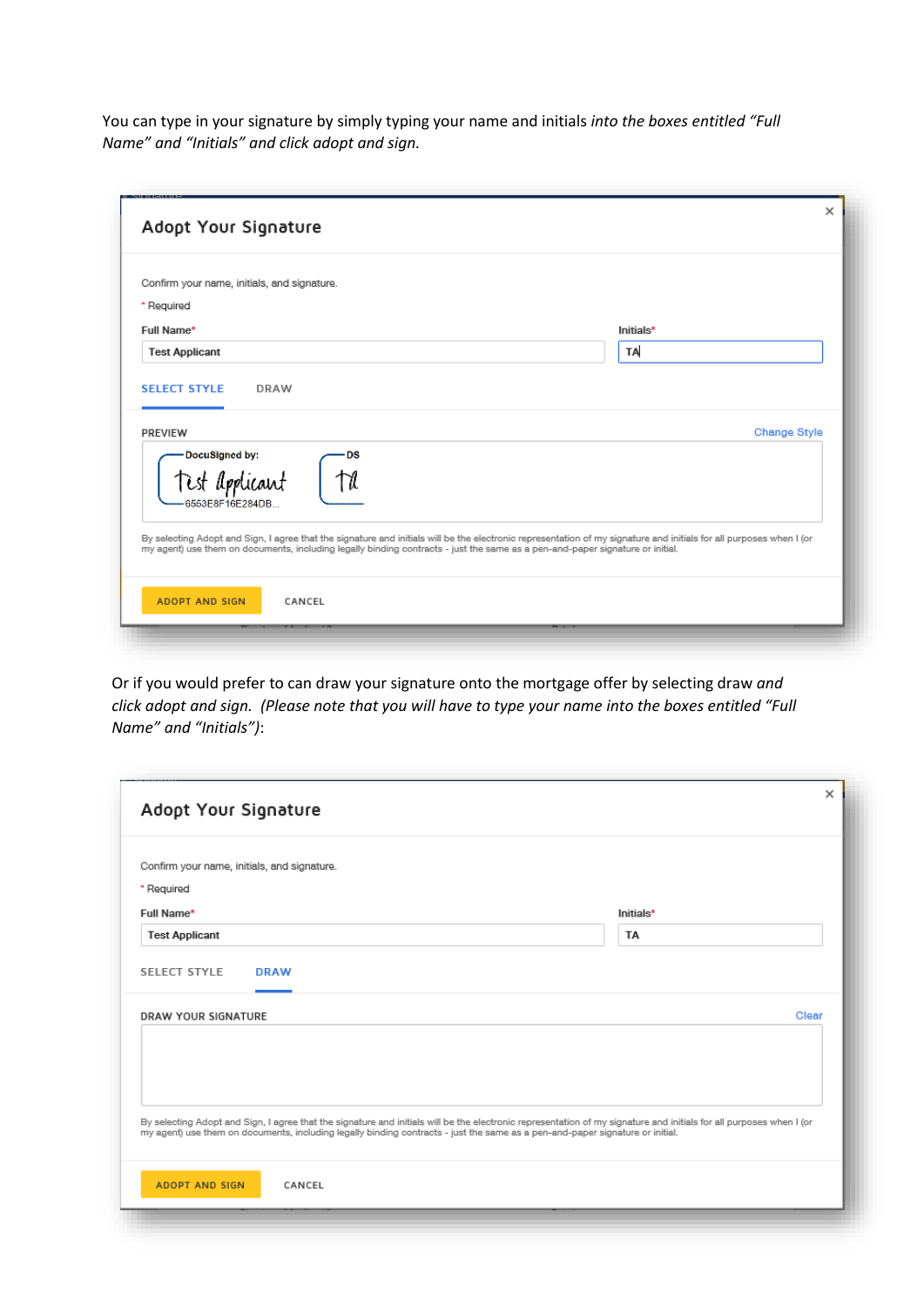Once you have either typed or drawn your signature on the mortgage offer, click the Finish button on the banner across the page.



You will then be taken to the Direct Debit Mandate, if you are the Direct Debit Mandate Contact, where you will need to enter your bank details. All fields highlighted in red will need to be completed before you can click on 'Sign', as shown in the example below:

If you are applying for this mortgage with other people only one of you need to complete the Direct Debit Mandate. If you have not been selected to complete the Direct Debit Mandate you will not see this step.

Please note: if you are applying for this loan as a company the account holder field must be completed using the company name that the bank account is set up in.

| Keystone                                                                                                                                                                    | Instruction to your<br>bank or building society<br>to pay by Direct Debit                                                                                                                                                                                                                                                                                                                                              |   |                         |   |   |   |  |  |  |  |  |
|-----------------------------------------------------------------------------------------------------------------------------------------------------------------------------|------------------------------------------------------------------------------------------------------------------------------------------------------------------------------------------------------------------------------------------------------------------------------------------------------------------------------------------------------------------------------------------------------------------------|---|-------------------------|---|---|---|--|--|--|--|--|
| Please fill in the whole form using a ball point pen and send it to:<br>Keystone Property Finance Limited<br>42 Kings Hill Avenue<br>West Malling<br>Kent<br><b>MF194AJ</b> | Service user number                                                                                                                                                                                                                                                                                                                                                                                                    |   |                         |   |   |   |  |  |  |  |  |
|                                                                                                                                                                             |                                                                                                                                                                                                                                                                                                                                                                                                                        | 7 | 1                       | 8 | 0 | 5 |  |  |  |  |  |
| Required pount holder(s)<br>Bank/building society account number<br>Branch sort code                                                                                        | Reference<br>Instruction to your bank or building society<br>Please pay Keystone Property Finance Limited Direct Debits from the<br>account detailed in this Instruction subject to the safeguards assured by<br>the Direct Debit Guarantee. I understand that this Instruction may remain<br>with Keystone Property Finance Limited and, if so, details will be passed<br>electronically to my bank/building society. |   |                         |   |   |   |  |  |  |  |  |
| Name and full postal address of your bank or building society<br>To: The Manager<br>Bank/building society<br>Postcode.<br>                                                  | Signature(s)<br>Date                                                                                                                                                                                                                                                                                                                                                                                                   |   | Slan<br><br>28-Nov-2019 |   |   |   |  |  |  |  |  |

Once you have completed and signed the Direct Debit Mandate, click the Finish button on the banner across the page.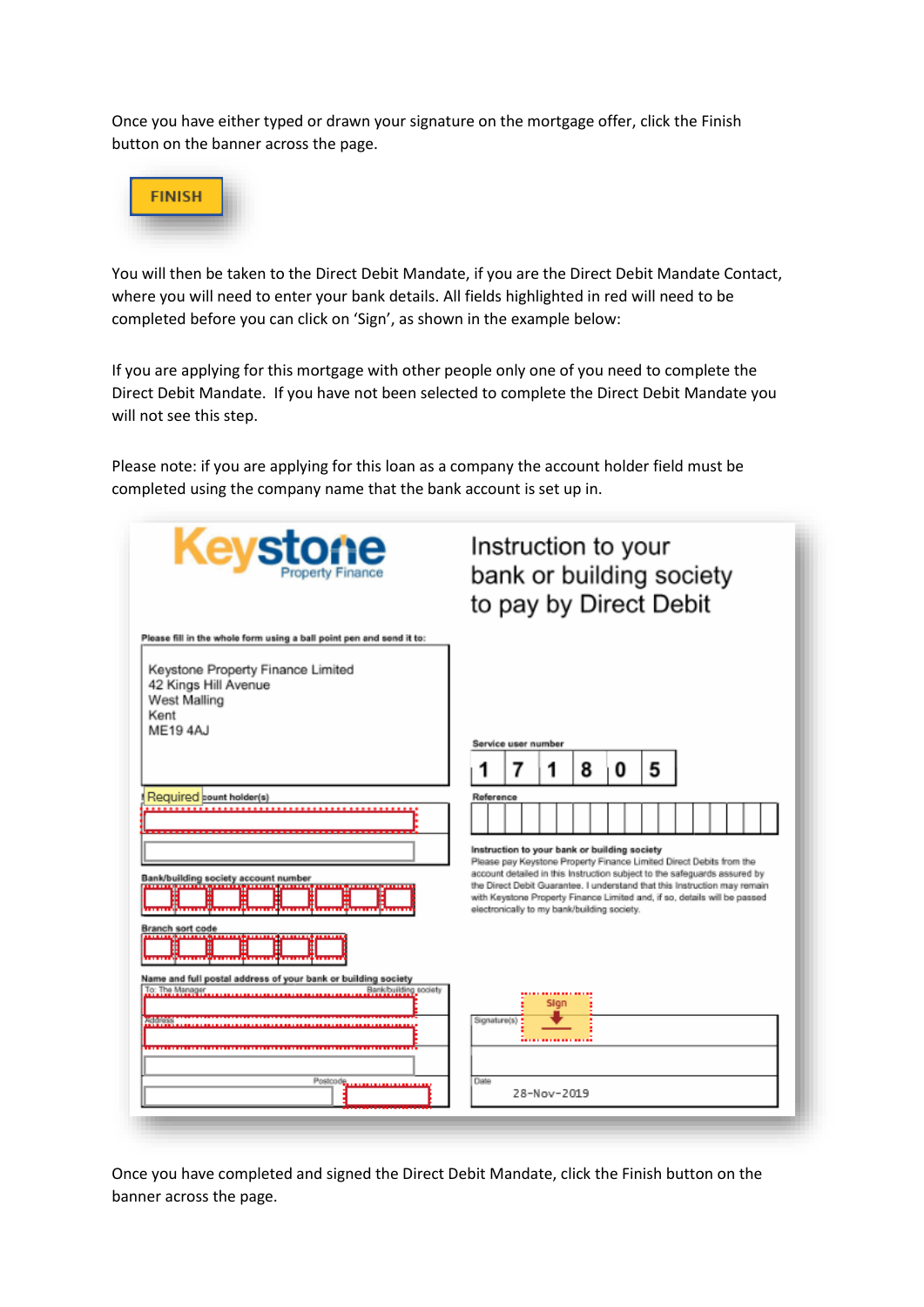

You will then be displayed with

| You're Done Signing                              |  |
|--------------------------------------------------|--|
| You may download or print using the icons above. |  |
| <b>CONTINUE</b>                                  |  |

Once you have clicked on the "Continue" button, it will then complete the signature and display the below confirmation. If you are applying with other applicants they will also need to sign the mortgage offer.



Once everyone has signed the offer you will receive an email to confirm the mortgage offer has been successfully signed and returned to the completions team at Keystone Property Finance.